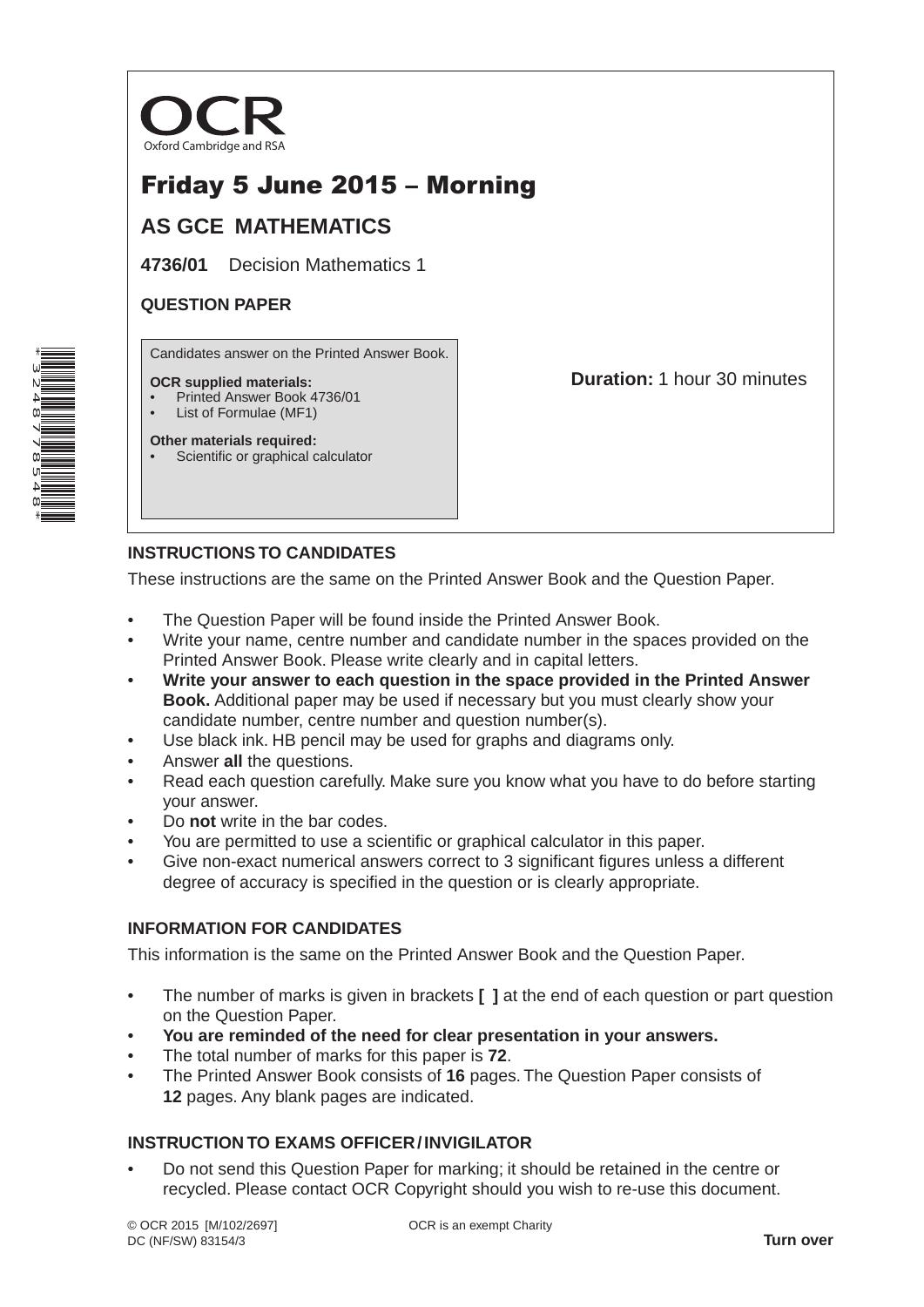#### **BLANK PAGE**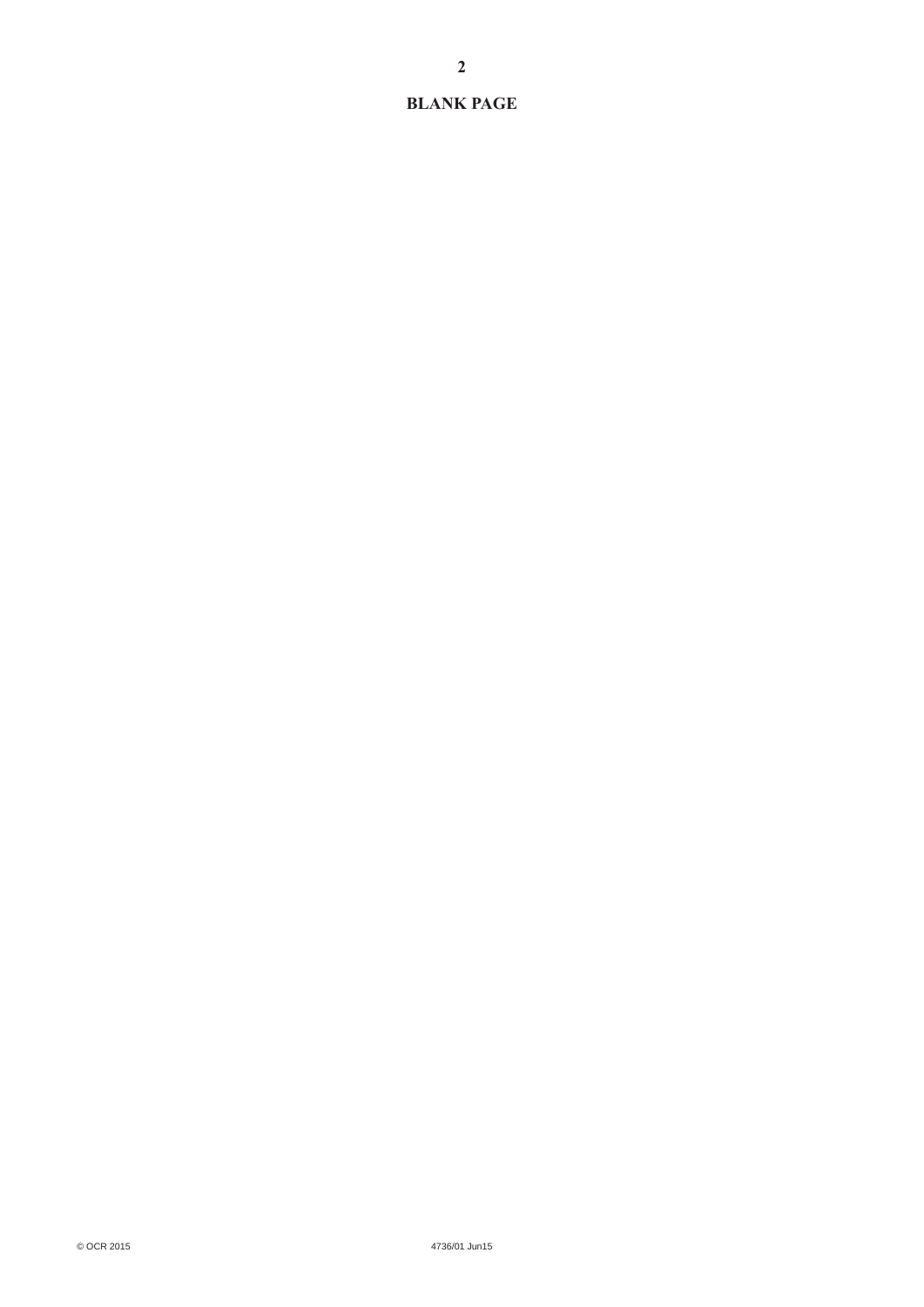- **1** The following list is to be sorted into increasing order, from smallest to largest.
	- 15 7 9 26 10 4

Bubble sort is to be used, starting at the left-hand end of the list, so that after the completion of the first pass the largest value will be at the right-hand end of the list.

- **(i)** Write down the list that results at the end of the first pass through bubble sort. Write down the number of comparisons and the number of swaps that were made in this pass. **[3]**
- **(ii)** After 3 passes the list is
	- 7 9 4 10 15 26

Write down the list that results at the end of the fourth pass through bubble sort. Write down the number of comparisons and the number of swaps that were made in this pass. **[2]**

 **(iii)** How many comparisons are needed in total to sort the list using bubble sort? **[1]**

Shuttle sort is then used to sort the original list, into increasing order, starting at the left-hand end of the list.

- **(iv)** Write down the list that results at the end of the first pass through shuttle sort. Write down the number of comparisons and the number of swaps that were made in this pass. **[2]**
- **(v)** After 3 passes the list is
	- 7 9 15 26 10 4

Write down the list that results at the end of the fourth pass through shuttle sort. Write down the number of comparisons and the number of swaps that were made in this pass. **[2]**

- **(vi)** How many comparisons and how many swaps are made in the fifth pass? **[1]**
- In sorting the original list, both methods use a total of 9 swaps.

 **(vii)** Which of the two methods is the more efficient at sorting this list? Support your answer with a reason.

**[2]**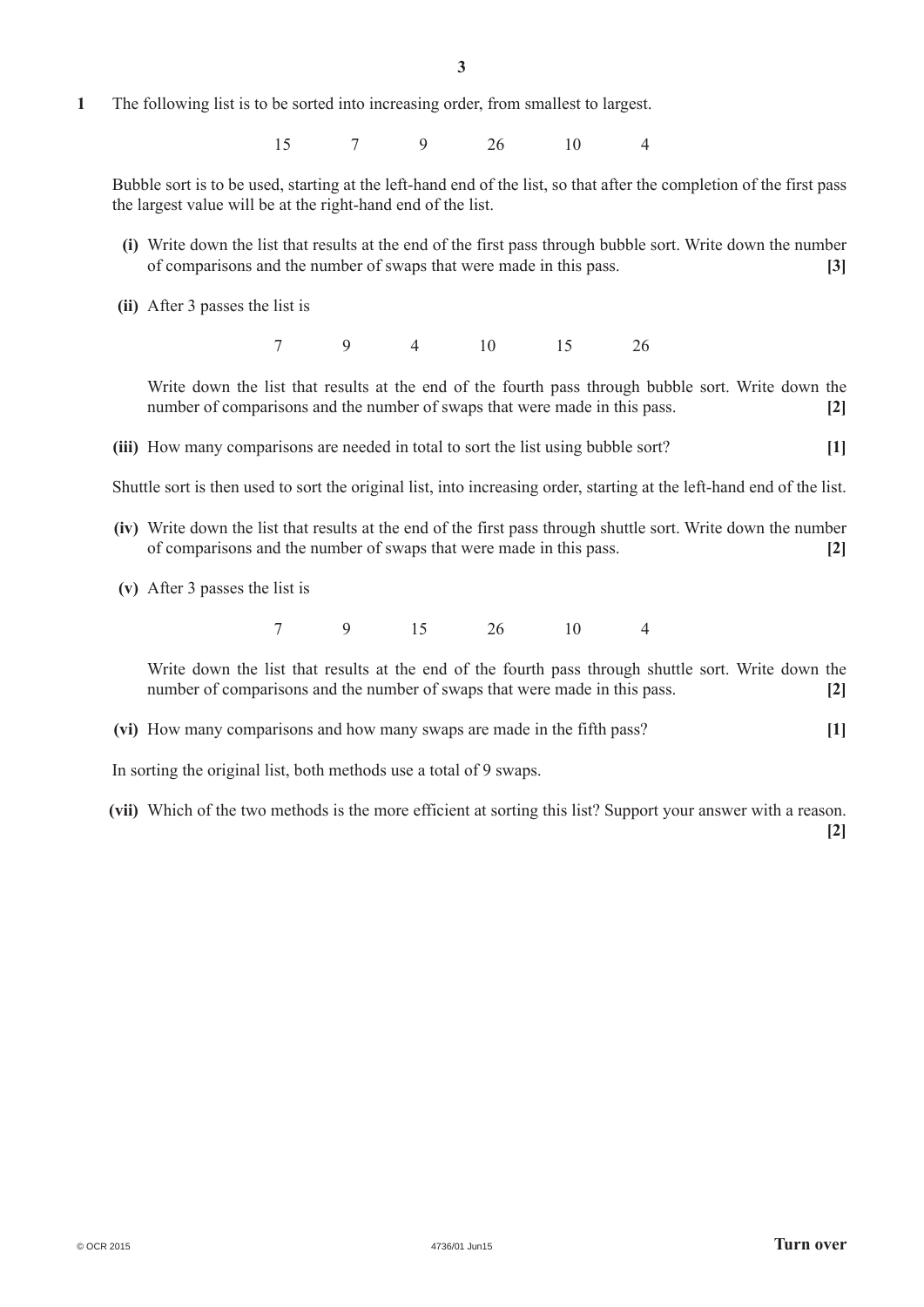**2 (i)** A minimum spanning tree is constructed for a network. A vertex and all arcs joined to it are then deleted from the network. Under what circumstances will the remaining arcs of the minimum spanning tree form a minimum spanning tree for the reduced network? **[1]**

Joseph wants to use Kruskal's algorithm to find the minimum spanning tree for a network. He has sorted the arcs in the network by increasing order of weight.

$$
BD = 5
$$
  $FG = 5$   $DE = 6$   $DF = 7$   $EH = 7$   $BC = 8$   $DG = 8$   
\n $GH = 8$   $AD = 9$   $CD = 9$   $EG = 9$   $AB = 10$   $AE = 10$   $CF = 10$ 

- **(ii)** Use Kruskal's algorithm on the list in your answer book, crossing out arcs that are not used. Draw your minimum spanning tree and give its total weight. **[4]**
- **(iii)** By considering the minimum spanning tree for the reduced network formed when vertex *A* and all arcs joined to *A* are deleted, find a lower bound for the shortest closed cycle through every vertex on the original network. **[2]**

The table shows the arc weights for the same network.

|                  | $\boldsymbol{A}$ | $\boldsymbol{B}$ | $\mathcal{C}$ | $\boldsymbol{D}$ | $\cal E$         | $\boldsymbol{F}$ | $\boldsymbol{G}$ | H |
|------------------|------------------|------------------|---------------|------------------|------------------|------------------|------------------|---|
| $\boldsymbol{A}$ |                  | 10               |               | 9                | 10               |                  |                  |   |
| $\boldsymbol{B}$ | 10               |                  | 8             | 5                |                  |                  |                  |   |
| $\mathcal{C}$    |                  | 8                |               | 9                |                  | 10               |                  |   |
| $\boldsymbol{D}$ | 9                | 5                | 9             |                  | 6                | $\boldsymbol{7}$ | 8                |   |
| $\cal E$         | 10               |                  |               | 6                |                  |                  | 9                | 7 |
| $\overline{F}$   |                  |                  | 10            | $\tau$           |                  |                  | 5                |   |
| $\cal G$         |                  |                  |               | 8                | 9                | 5                |                  | 8 |
| H                |                  |                  |               |                  | $\boldsymbol{7}$ |                  | 8                |   |

 **(iv)** Apply the nearest neighbour method, starting at *A*, to find a cycle through every vertex. Hence write down an upper bound for the shortest closed cycle through every vertex on the network. **[3]**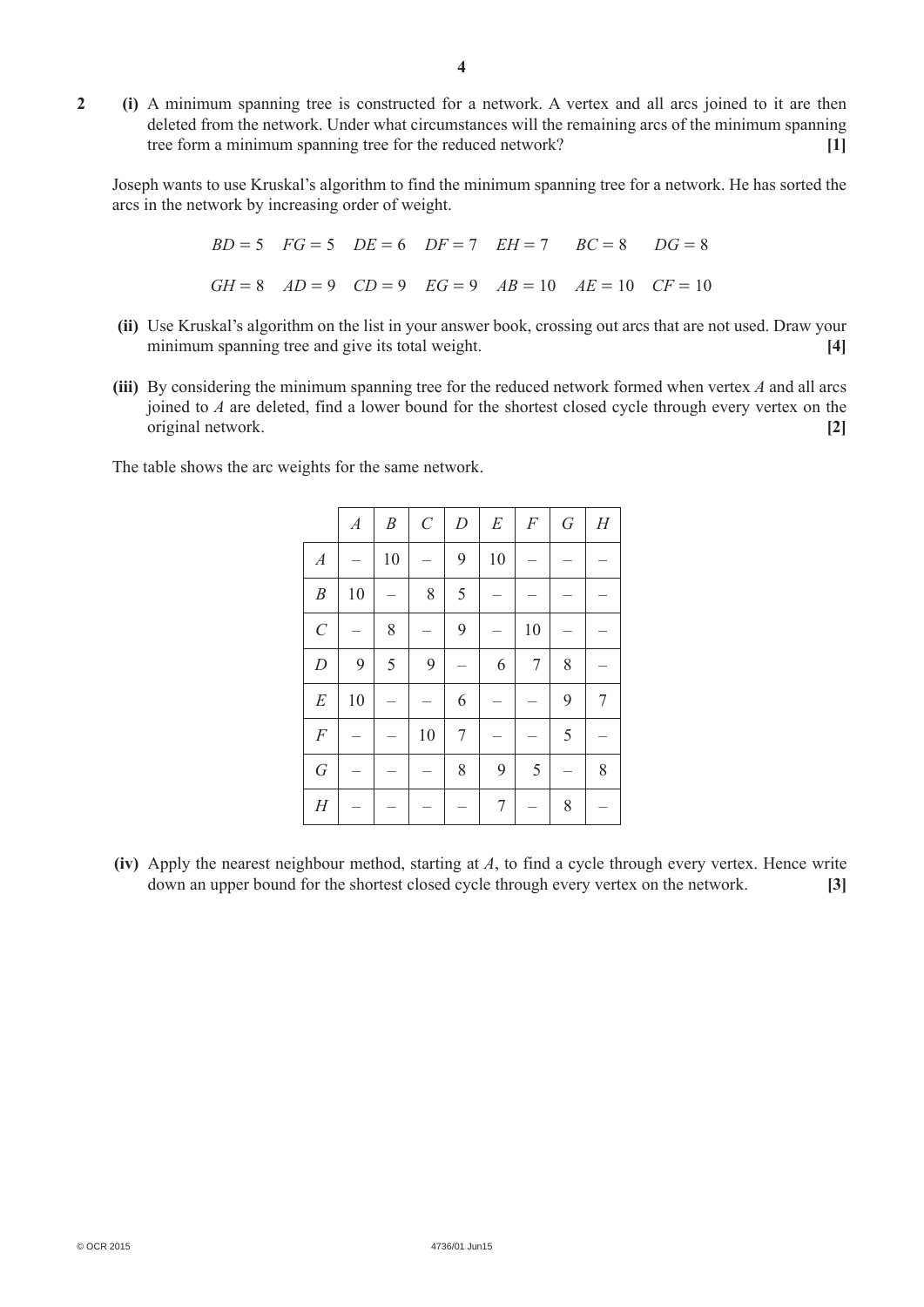

The vertices of the feasible region are  $A (3.5, 2), B(1.5, 3), C(0.5, 1.5), D(1, 0.5)$ . The objective is to maximise  $P = x + 3y$ .

| (i) Find the coordinates of the optimum vertex and the corresponding value of $P$ . |  |  |  |  |  |
|-------------------------------------------------------------------------------------|--|--|--|--|--|
| (ii) Find the optimum point if x and y must both have integer values.               |  |  |  |  |  |

The objective is changed to maximise  $P = x + ky$ .

- **(iii)** If *k* is positive, explain why the optimum point cannot be at *C* or *D*. **[1]**
- **(iv)** If *k* can take any value, find the range of values of *k* for which *A* is the optimum point. **[4]**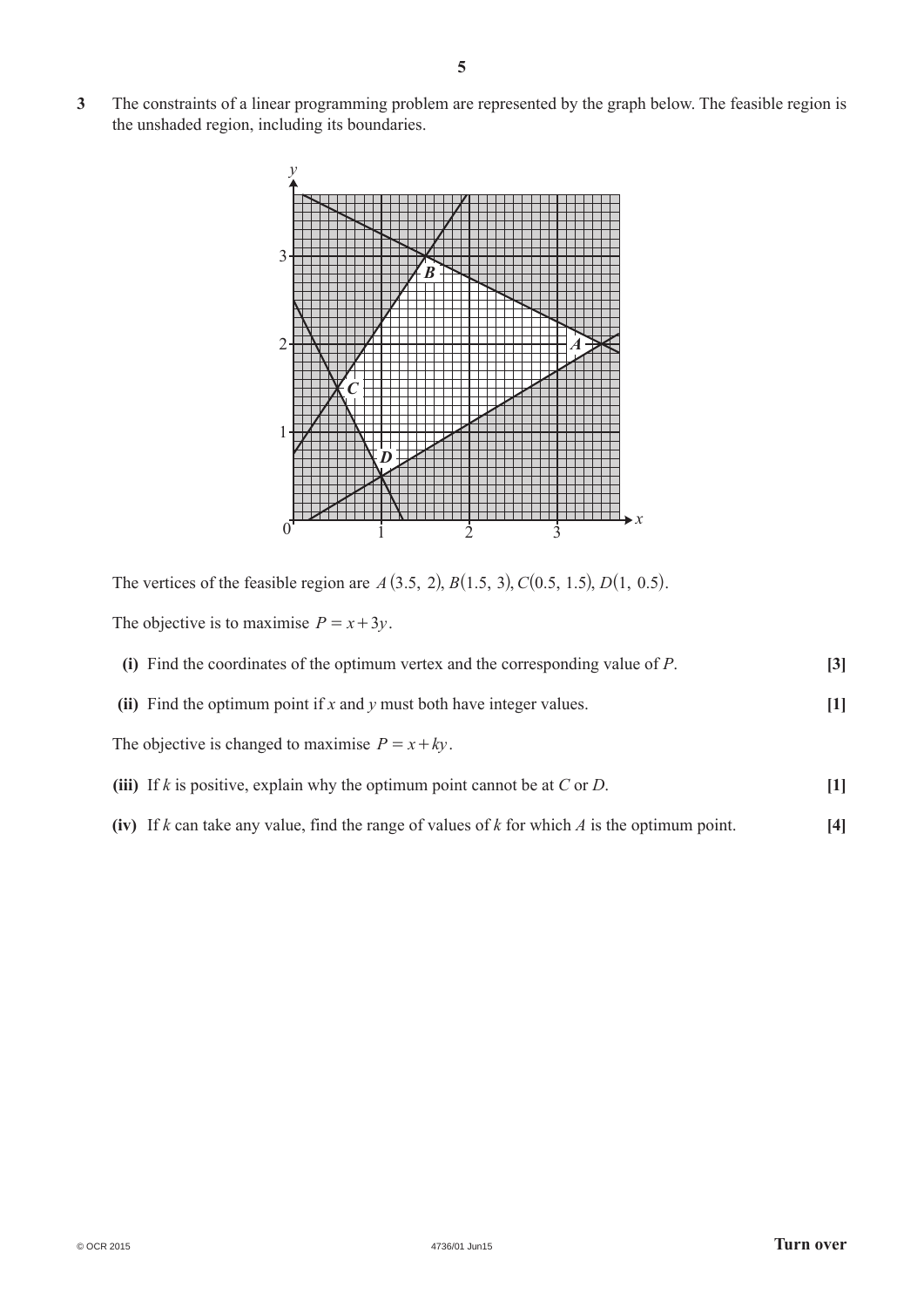**4** A farmer has 40 acres of land that can be used for growing wheat, potatoes and soya beans. The farmer can expect a profit of £80 for each acre of wheat, £31 for each acre of potatoes and £100 for each acre of soya beans. Land that is left unplanted incurs no cost and generates no profit. The farmer wants to choose how much land to use for growing each crop to maximise the profit.

It takes 4 hours to plant each acre of wheat, 2 hours to plant each acre of potatoes and 1 hour to plant each acre of soya beans. There are 60 hours available in total for planting.

At most 25 acres can be used for wheat and at most 10 acres can be used for soya beans.

Let *x* denote the number of acres used for wheat, *y* denote the number of acres used for potatoes and *z* denote the number of acres used for soya beans.

- **(i)** Express the profit,  $\pounds P$ , as a function of *x*, *y* and *z*.  $[1]$
- (ii) Explain why the constraint  $4x + 2y + z \le 60$  is needed. Write down three more constraints on the values of *x*, *y* and *z*, other than that they must be non-negative. **[3]**
- **(iii)** Set up an initial Simplex tableau to represent the farmer's problem. Perform one iteration of the Simplex algorithm, choosing a pivot from the column with the most negative value in the objective row. Show how each row that has changed was calculated. **[8]**

Julie uses the Simplex algorithm to solve the farmer's problem. Her final tableau is given below. The order of the rows and the use of the slack variables in Julie's tableau may be different from yours.

| $\boldsymbol{P}$ | $\mathcal{X}$    | $\mathcal{Y}$ | $\mathcal{Z}$    | $\boldsymbol{S}$ | t                | $\mathcal{U}$ | $\mathcal V$     | <b>RHS</b> |
|------------------|------------------|---------------|------------------|------------------|------------------|---------------|------------------|------------|
|                  | $\boldsymbol{0}$ | 9             | $\boldsymbol{0}$ | 20               | $\boldsymbol{0}$ | 80            | $\boldsymbol{0}$ | 2000       |
| $\boldsymbol{0}$ |                  | 0.5           | $\boldsymbol{0}$ | 0.25             | $\boldsymbol{0}$ | $-0.25$       | $\boldsymbol{0}$ | 12.5       |
| $\boldsymbol{0}$ | $\boldsymbol{0}$ | $-0.5$        | $\boldsymbol{0}$ | $-0.25$          |                  | 0.25          | $\boldsymbol{0}$ | 12.5       |
| $\boldsymbol{0}$ | $\overline{0}$   | $\theta$      |                  | $\overline{0}$   | $\boldsymbol{0}$ |               | $\boldsymbol{0}$ | 10         |
| $\boldsymbol{0}$ | $\overline{0}$   | 0.5           | $\boldsymbol{0}$ | $-0.25$          | $\boldsymbol{0}$ | $-0.75$       |                  | 17.5       |

 **(iv)** Write down the values of *x*, *y* and *z* from Julie's final tableau. Hence advise the farmer on how many acres to use for each crop and how much land should be left unplanted. **[3]**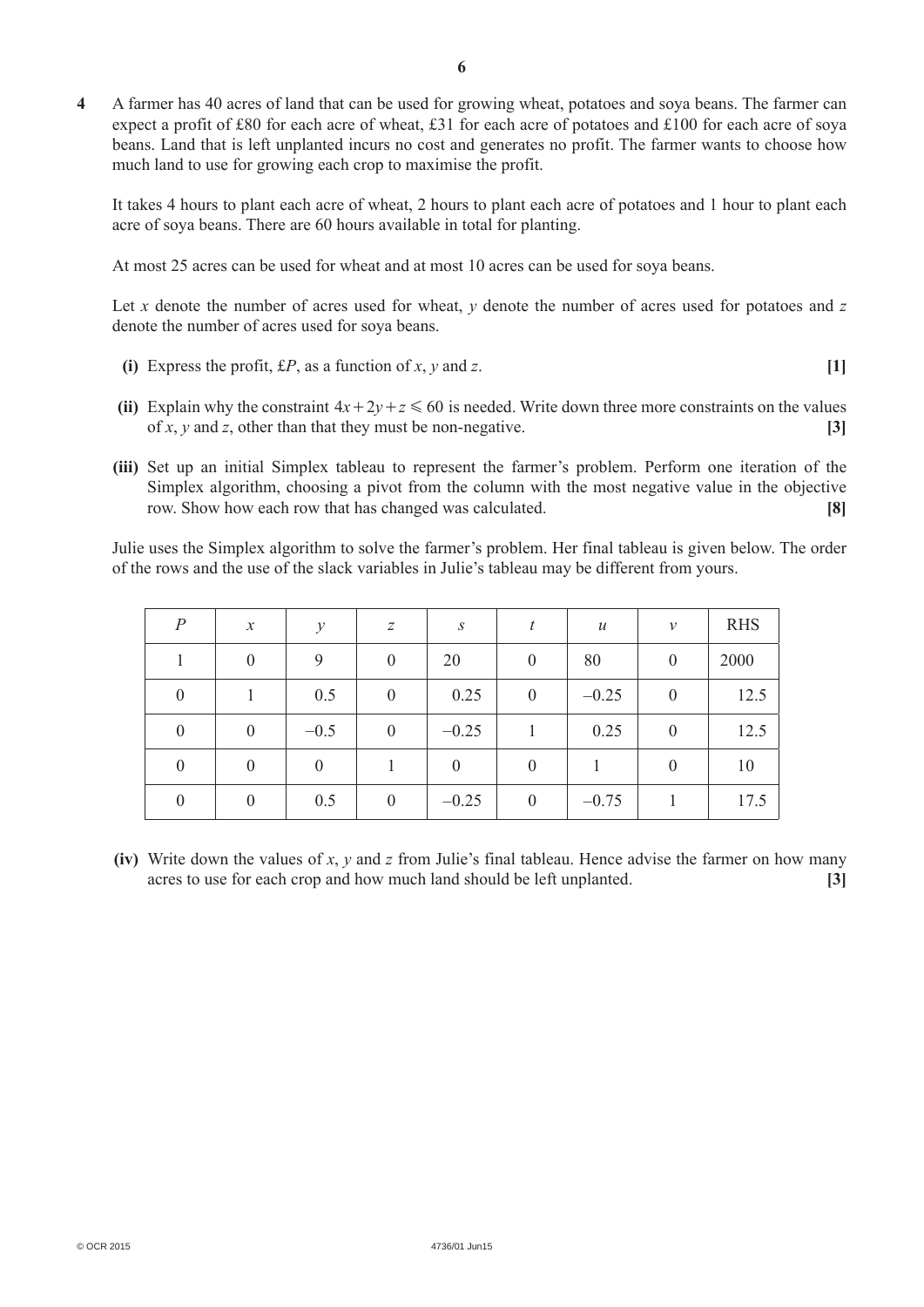**5** The network below represents the streets in a small village. The weights on the arcs show distances in metres. The total length of all the streets shown is 2200 metres.



- **(i)** Apply Dijkstra's algorithm to the network, starting at *A*, to find the shortest route from *A* to *H*. **[5]**
- **(ii)** Write down the shortest route from *A* to *E* and the shortest route from *A* to *G*. **[2]**

Sheng-Li needs to travel along every street to deliver leaflets. He will start and finish at *A*.

- **(iii)** Explain why Sheng-Li will need to repeat some streets. **[1]**
- **(iv)** Showing your working, find the length of the shortest route that Sheng-Li can take, starting and ending at *A*, to deliver leaflets to every street. **[3]**

The streets have houses on both sides. Sheng-Li does not want to keep crossing the streets from one side to the other. His friend Nadia offers to help him. They decide that they will work together and set off from *A*, with Sheng-Li delivering to one side of *AB* and Nadia delivering to the other side. Each street will have to be travelled along twice, either by both of them travelling along it once or by one of them travelling along it twice.

Nadia and Sheng-Li travel *A-B-C-E*. At this point Sheng-Li is called back to *A*. He travels along *E-C-A*, delivering leaflets on one side of *CA*. Nadia completes the leaflet delivery on her own.

 **(v)** Calculate the minimum distance that Nadia will need to travel on her own to complete the delivery. Explain how your answer was achieved and how you know that it is the minimum possible distance.

**[4]**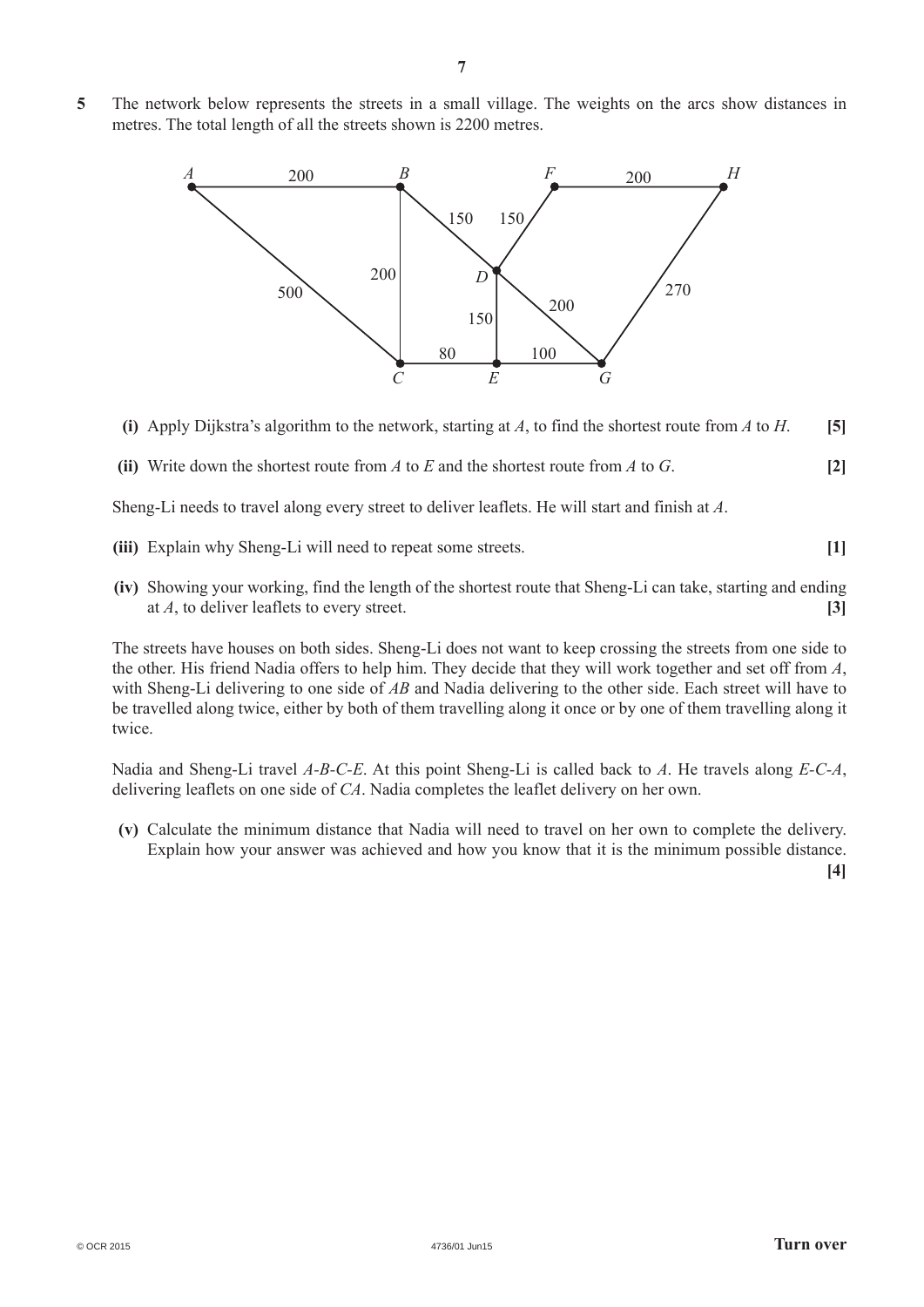### **6** The *Devil's Dice* are four cubes with faces coloured green, yellow, blue or red.

Cube 1 has three green faces and one each of yellow, blue and red.

- Two of the green faces are opposite one another.
- The other green face is opposite the yellow face.
- The blue face is opposite the red face.

This information is represented using the graph in Fig. 1.



 **(i)** Cube 2 has a green face opposite a blue face, another green face opposite a red face and a second red face opposite a yellow face. Draw a graph to represent this information. **[1]**

The graph in Fig. 2 represents opposite faces in cube 3.



 **(ii)** How many yellow faces does cube 3 have? **[1]**

Cube 4 has one green face, two yellow faces, one blue face and two red faces. The graph in Fig. 3 is an incomplete representation of opposite faces in cube 4.



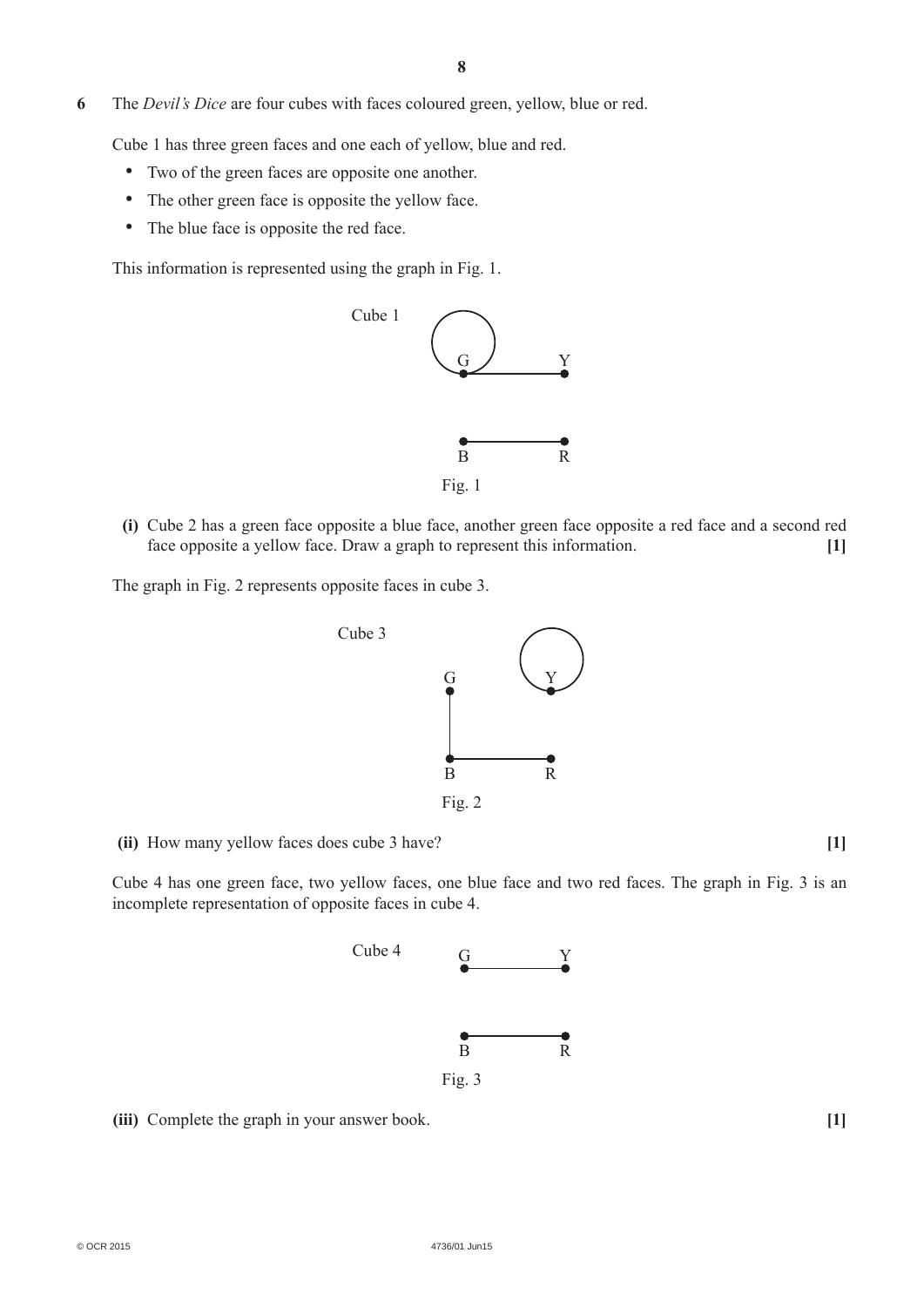The *Devil's Dice* puzzle requires the cubes to be stacked to form a tower so that each long face of the tower uses all four colours.

The puzzle can be solved using graph theory. First the graphs representing the opposite faces of the four cubes are combined into a single graph. The edges of the graph are labelled *1*, *2*, *3* or *4* to show which cube they belong to.

The labelled graph in Fig. 4 shows cube 1 and cube 3 together.



Fig. 4

 **(iv)** Complete the copy of the labelled graph in your answer book to show all four cubes. **[2]**

A *subgraph* is a graph contained within a given graph.

From the graph representing all four cubes a subgraph needs to be found that will represent the front and back faces of the tower. Each face of the tower uses each colour once. This means that the graph representing the front and back faces must be a subgraph of the answer to part **(iv)** with four edges labelled *1*, *2*, *3* and *4* and four nodes each having order two.

 **(v)** Explain why if the loop labelled *1* joining G to G is used, it is not possible to form a subgraph with four edges labelled *1*, *2*, *3* and *4* and nodes each having order two. **[2]**

Suppose that the edge labelled *1* that joins B and R is used.

- **(vi)** Draw a subgraph that has the required properties and uses the edge labelled *1* that joins B and R. **[1]**
- **(vii)** Using your answer to part **(vi)**, show the two possible colourings of the back of the tower. **[2]**

#### **END OF QUESTION PAPER**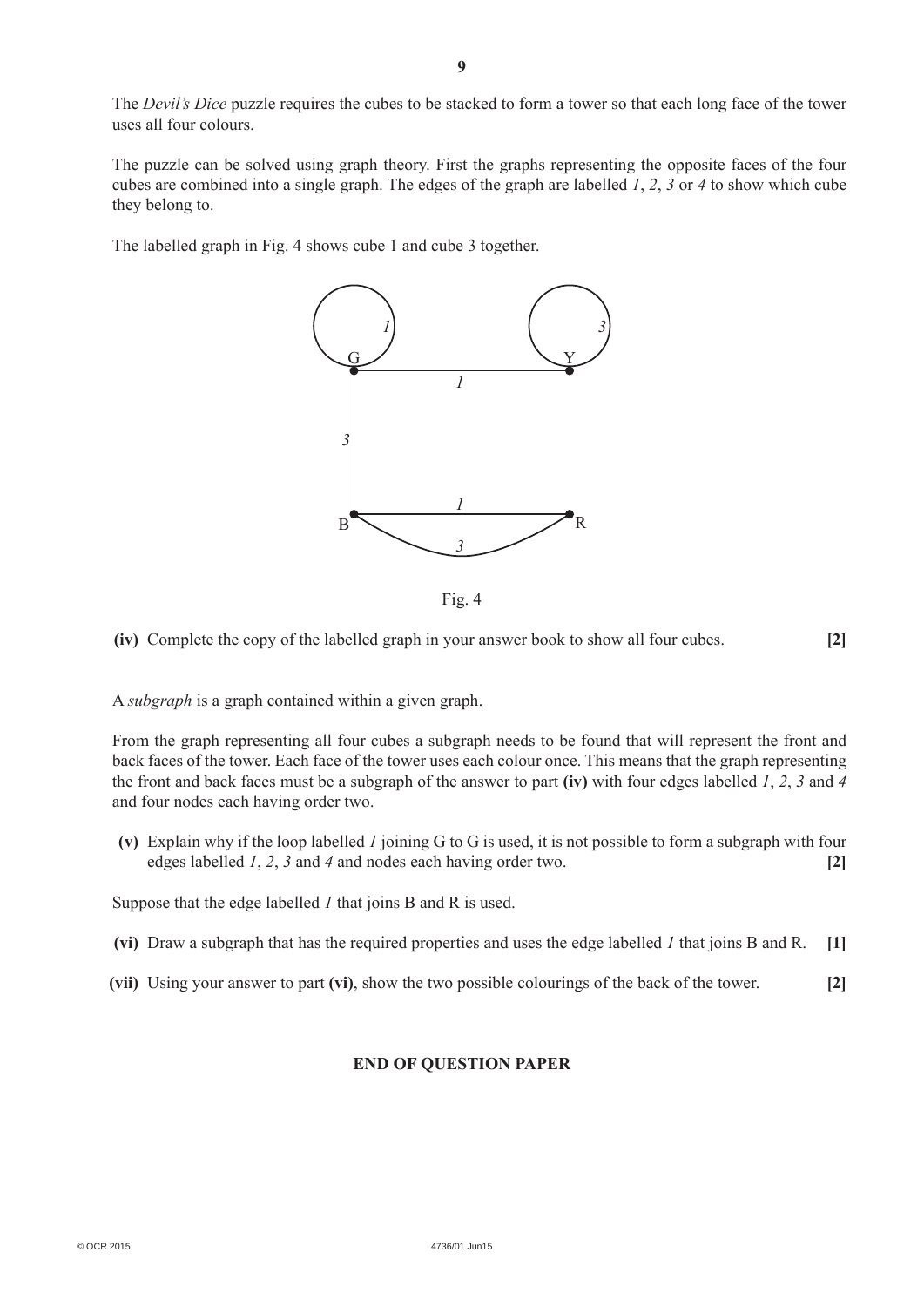#### **BLANK PAGE**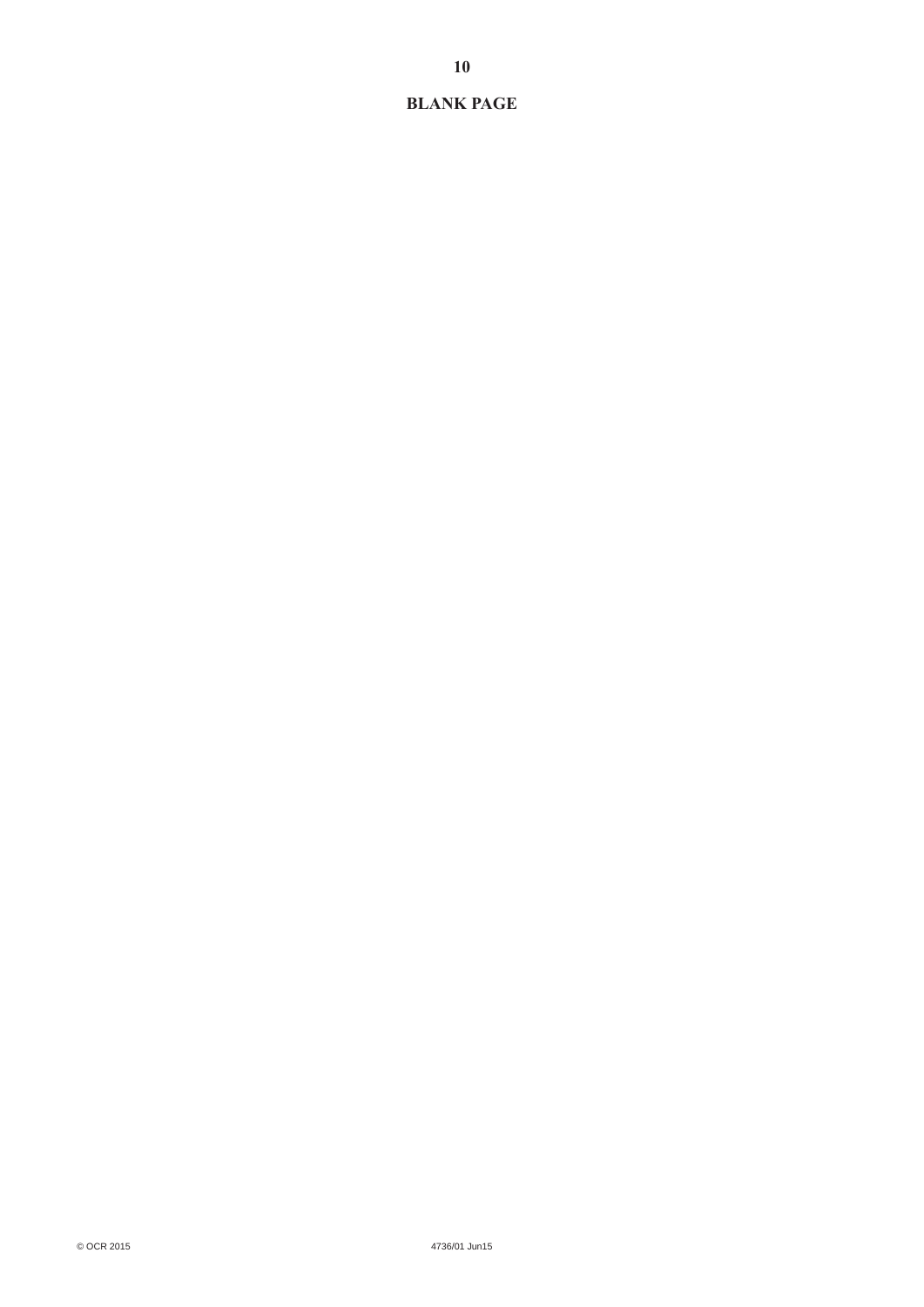#### **BLANK PAGE**